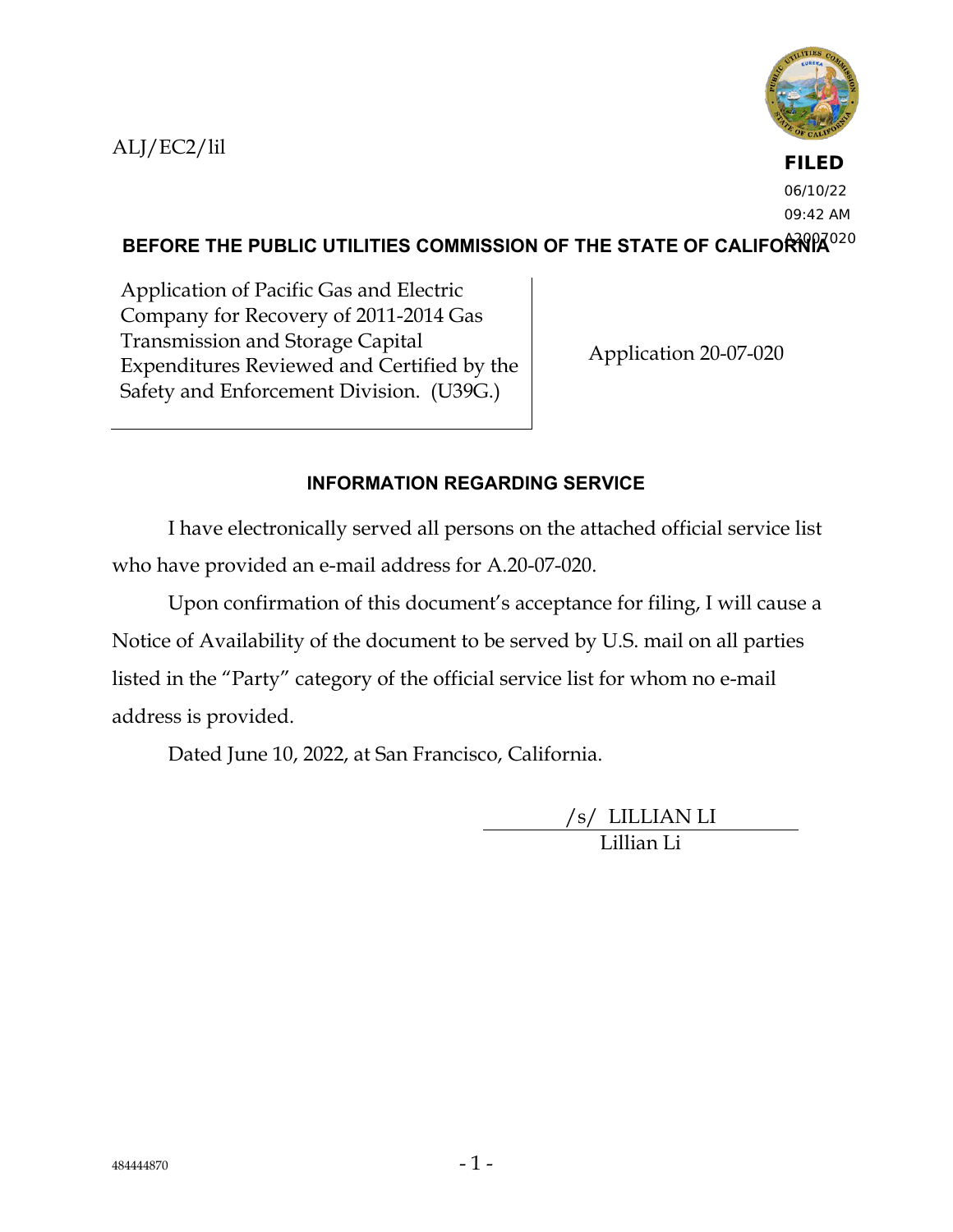# **NOTICE**

Persons should notify the Process Office, Public Utilities Commission, 505 Van Ness Avenue, Room 2000, San Francisco, CA 94102, of any change of address to ensure that they continue to receive documents. You must indicate the proceeding number on the service list on which your name appears.

\* \* \* \* \* \* \* \* \* \* \* \* \* \* \* \* \* \* \* \* \* \* \* \* \* \* \* \* \* \* \* \* \* \* \* \* \* \* \* \* \* \* \* \* \* \*

The Commission's policy is to schedule hearings (meetings, workshops, etc.) in locations that are accessible to people with disabilities. To verify that a particular location is accessible, call: Calendar Clerk (415) 703-1203.

If specialized accommodations for the disabled are needed, e.g., sign language interpreters, those making the arrangements must call the Public Advisor at (415) 703-2074 or TDD# (415) 703-2032 five working days in advance of the event.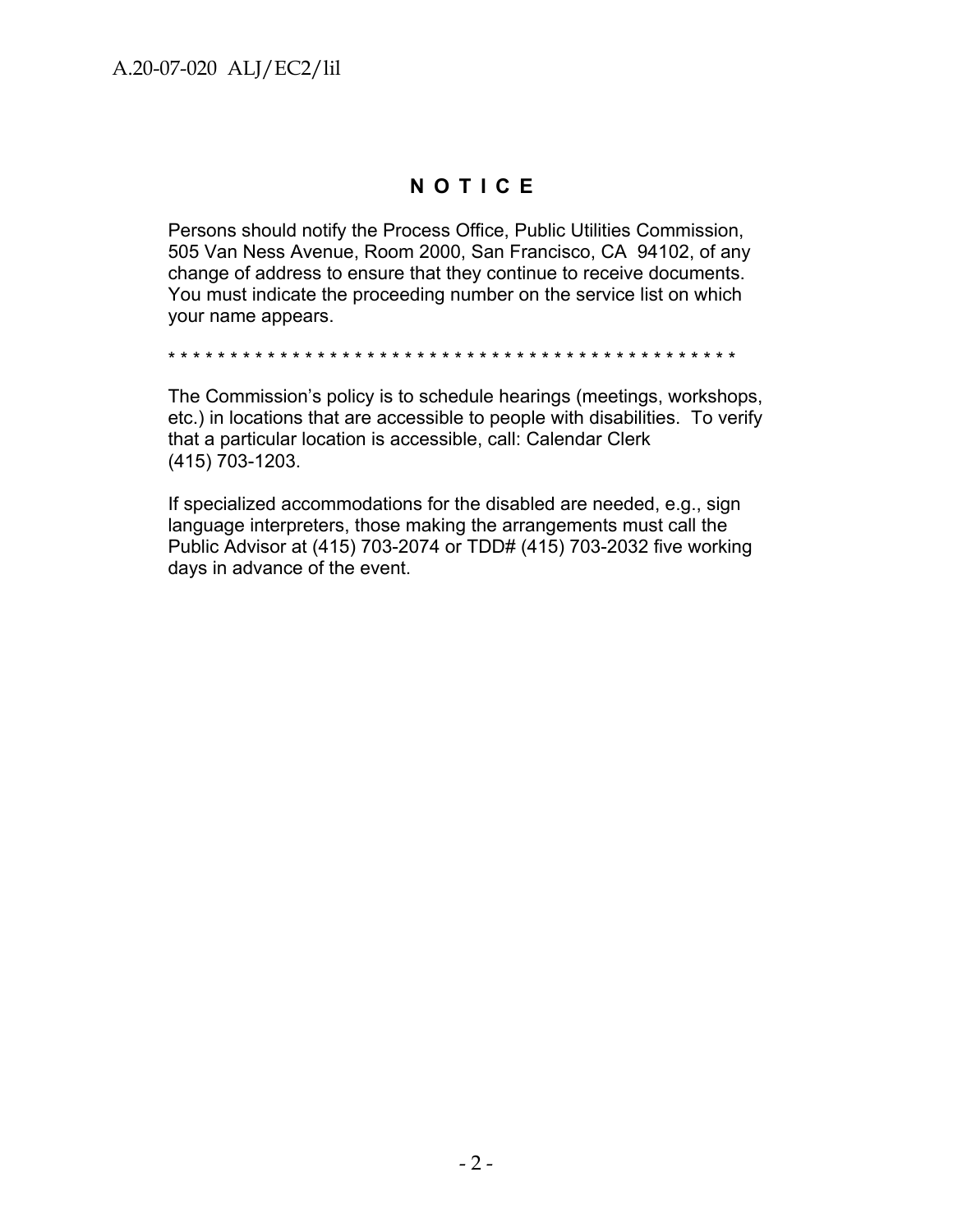# A.20-07-020 ALJ/EC2/lil

**\*\*\*\*\*\*\*\*\*\*\*\* SERVICE LIST \*\*\*\*\*\*\*\*\*\*\* Last Updated on 10-JUN-2022 by: KB3 A2007020 LIST**

#### **\*\*\*\*\*\*\*\*\*\*\*\*\*\* PARTIES \*\*\*\*\*\*\*\*\*\*\*\*\*\***

Nora Sheriff Attorney BUCHALTER, A PROFESSIONAL CORPORATION 55 SECOND STREET, SUITE 1700 SAN FRANCISCO CA 94105 (415) 227-3551 NSheriff@Buchalter.com For: Indicated Shippers  $\mathcal{L}_\text{max}$  and the contract of the contract of the contract of the contract of the contract of the contract of the contract of the contract of the contract of the contract of the contract of the contract of the contrac

Michael Einhorn Legal Division 505 Van Ness Avenue San Francisco CA 94102 3298 (415) 703-4852 me5@cpuc.ca.gov For: Public Advocates Office

Brian Cragg Attorney GOODIN, MACBRIDE, SQUERI & DAY, LLP 505 SANSOME STREET, SUITE 900 SAN FRANCISCO CA 94111 (415) 392-7900 BCragg@GoodinMacbride.com For: Moss Landing Power Company LLC

Peter Ouborg Attorney PACIFIC GAS AND ELECTRIC COMPANY 77 BEALE STREET, B30A SAN FRANCISCO CA 94105 (415) 238-7987 Peter.Ouborg@pge.com For: Pacific Gas and Electric Company

Robert Finkelstein General Counsel THE UTILITY REFORM NETWORK 785 MARKET ST., STE. 1400 SAN FRANCISCO CA 94103 (415) 929-8876 X-307 BFinkelstein@turn.org For: The Utility Reform Network (TURN)

#### **\*\*\*\*\*\*\*\*\*\* STATE EMPLOYEE \*\*\*\*\*\*\*\*\*\*\***

### **\*\*\*\*\*\*\*\*\* INFORMATION ONLY \*\*\*\*\*\*\*\*\*\***

Lillian Rafii Attorney BUCHALTER 425 MARKET STREET, SUITE 2900 SAN FRANCISCO CA 94105-2491 (415) 227-3586 Lrafii@buchalter.com For: Indicated Shippers

Christopher G. Parker BUCHALTER, A PROFESSIONAL CORPORATION 425 MARKET STREET, SUITE 2900 SAN FRANCISCO CA 94105 (415) 227-3546 cparker@buchalter.com

Michael Cade BUCHALTER, A PROFESSIONAL CORPORATION 1331 NW LOVEJOY ST, STE. 900 PORTLAND OR 97209 (503) 226-8484 mcade@buchalter.com

Truman L. Burns Public Advocates Office RM. 4205 505 Van Ness Avenue San Francisco CA 94102 3298 (415) 703-2932 txb@cpuc.ca.gov

Sarah Kozal CALIFORNIA ISO 250 OUTCROPPING WAY FOLSOM CA 95814 SKozal@caiso.com

Steven Haine Senior Utilities Engineer CALIFORNIA PUBLIC UTILITIES COMMISSION EMAIL ONLY EMAIL ONLY CA 00000 (415) 355-5553 steven.haine@cpuc.ca.gov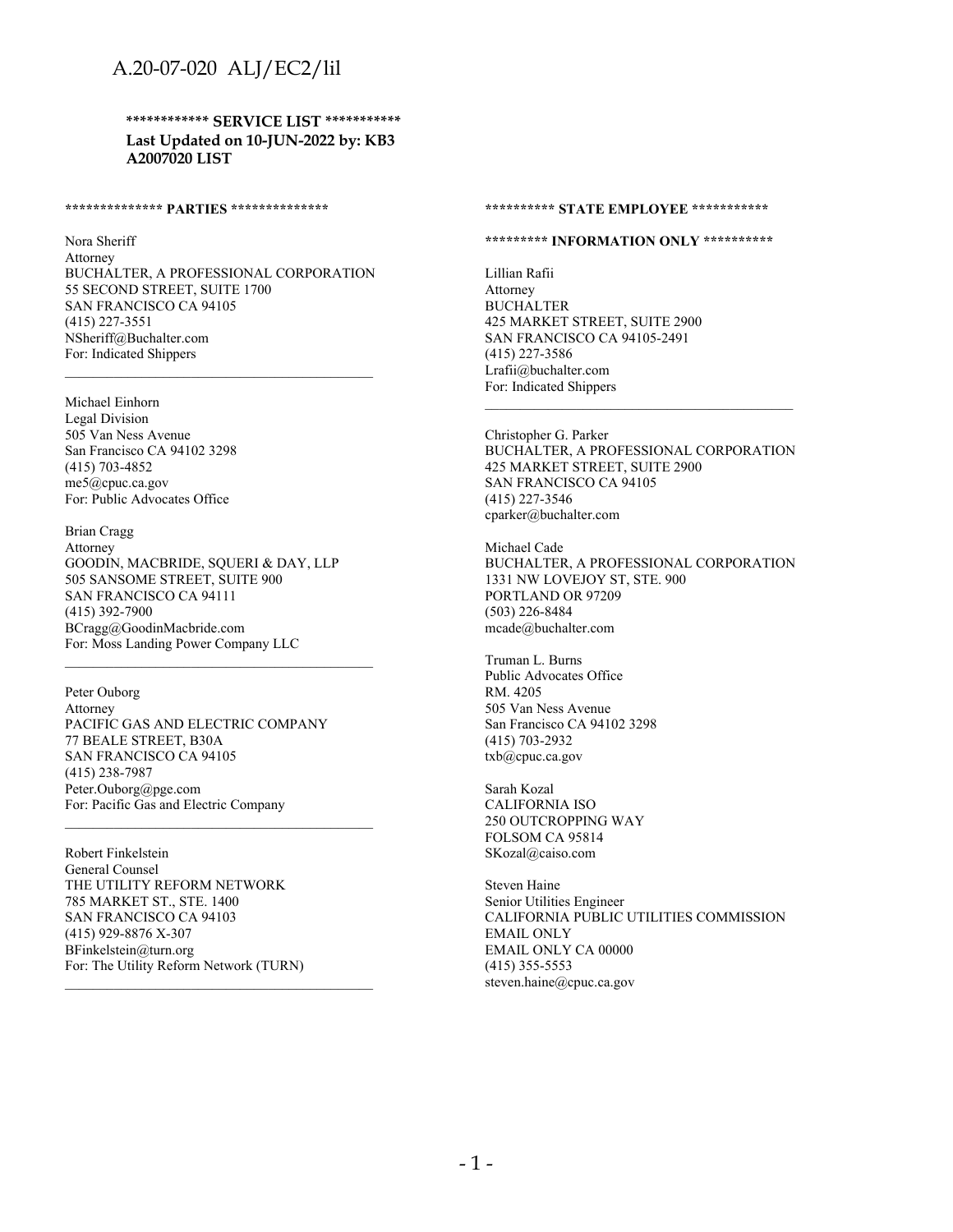### A.20-07-020 ALJ/EC2/lil

John W. Leslie, Esq Partner DENTONS US LLP 4655 EXECUTIVE DRIVE, STE. 700 SAN DIEGO CA 92121 (619) 699-2536 John.Leslie@Dentons.com

Daniel W. Douglass Attorney DOUGLASS & LIDDELL 5737 KANAN ROAD, STE. 610 AGOURA HILLS CA 91301-1601 (818) 961-3001 Douglass@EnergyAttorney.com For: Direct Access Customer Coalition

 $\mathcal{L}_\text{max}$  and the contract of the contract of the contract of the contract of the contract of the contract of the contract of the contract of the contract of the contract of the contract of the contract of the contrac

Jonathan Koltz Legal Division RM. 5035 505 Van Ness Avenue San Francisco CA 94102 3298 (415) 703-2760 jk5@cpuc.ca.gov

Iryna Kwasny Legal Division RM. 4107 505 Van Ness Avenue San Francisco CA 94102 3298 (415) 703-1477 iak@cpuc.ca.gov

C. Susie Berlin LAW OFFICES OF C. SUSIE BERLIN 1346 THE ALAMEDA, SUITE 7, NO. 141 SAN JOSE CA 95116 (408) 778-8478 Berlin@SusieBerlinLaw.com

Elaine Lau Administrative Law Judge Division RM. 5102 505 Van Ness Avenue San Francisco CA 94102 3298 (415) 703-5621 ec2@cpuc.ca.gov

MRW & ASSOCIATES, LLC EMAIL ONLY EMAIL ONLY CA 00000 (510) 834-1999 mrw@mrwassoc.com

Jerry Oh Public Advocates Office RM. 4205 505 Van Ness Avenue San Francisco CA 94102 3298 (415) 703-2806 joh@cpuc.ca.gov

Maria Osorio Regulatory Case Coordinator PACIFIC GAS AND ELECTRIC 77 BEALE STREET, RM. 2353 SAN FRANCISCO CA 94105 M2OX@pge.com

Case Coordination PACIFIC GAS AND ELECTRIC COMPANY EMAIL ONLY EMAIL ONLY CA 00000 (415) 973-2776 regrelcpuccases@pge.com

Charles R. Middlekauff PACIFIC GAS AND ELECTRIC COMPANY 77 BEALE STREET, B30A SAN FRANCISCO CA 94105 (415) 973-6971 Charles.Middlekauff@pge.com

Eileen Cotroneo Regulatory Mgr. PACIFIC GAS AND ELECTRIC COMPANY 77 BEALE STREET, MC B23A (RM 2339) SAN FRANCISCO CA 94105 (415) 260-0555 EFM2@pge.com

Nancy Louie PACIFIC GAS AND ELECTRIC COMPANY EMAIL ONLY EMAIL ONLY CA 00000 (510) 585-3477 ali.ward@pge.com

Rachel Keller Case Coordinator PACIFIC GAS AND ELECTRIC COMPLANY EMAIL ONLY EMAIL ONLY CA 00000 (415) 973-6600 REKN@pge.com